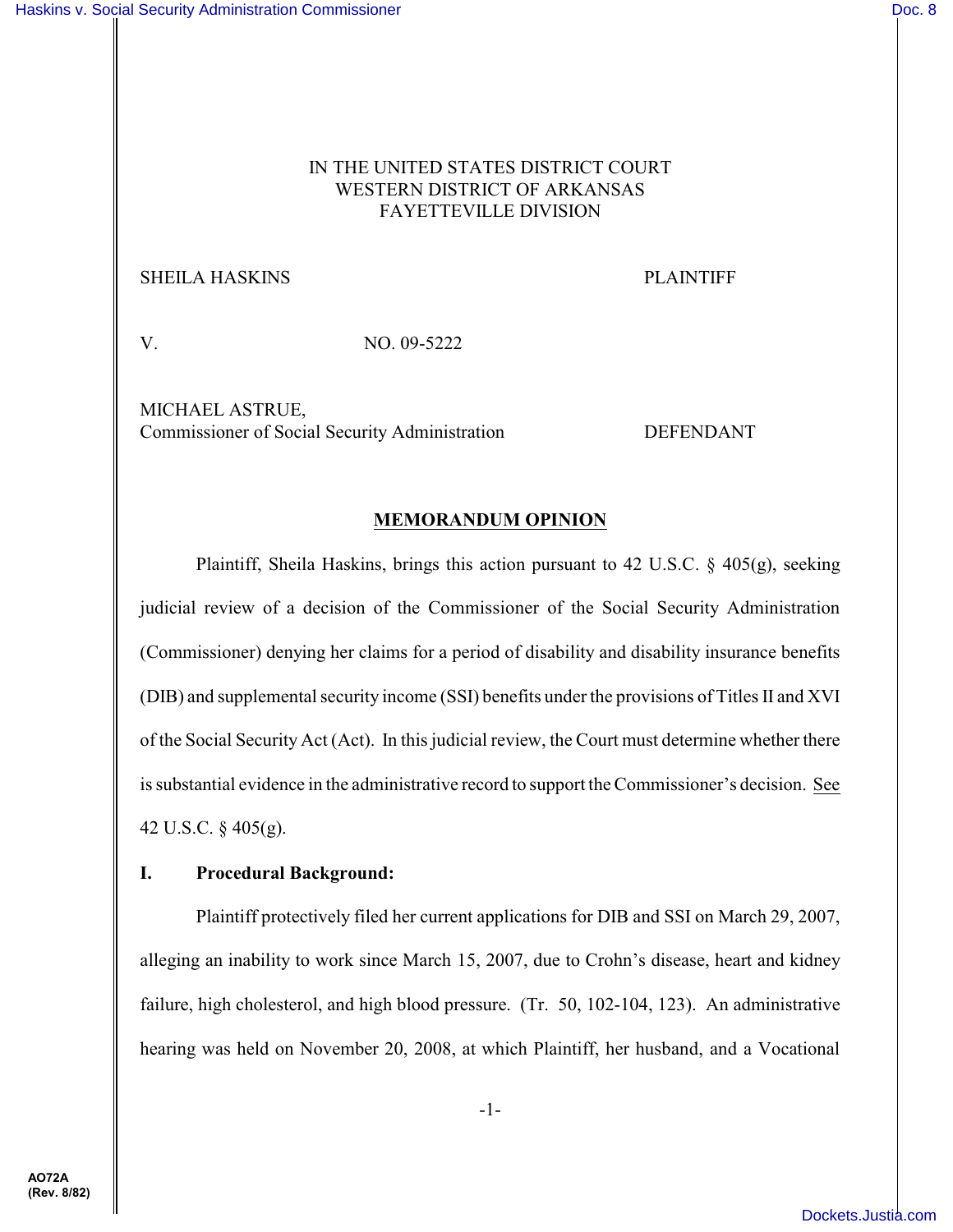Expert (VE) appeared and testified. (Tr. 47-58).

By written decision dated February 19, 2009, the ALJ found that during the relevant time period, Plaintiff had an impairment or combination of impairments that were severe. (Tr. 52). Specifically, the ALJ found Plaintiff had the following severe impairments: Crohn's disease and renal failure. However, after reviewing all of the evidence presented, he determined that Plaintiff's impairments did not meet or equal the level of severity of any impairment listed in the Listing of Impairments found in 20 CFR Part 404, Subpart P, Appendix 1. (Tr. 52). The ALJ found Plaintiff had the residual functional capacity (RFC) to:

lift and/or carry 10 pounds occasionally. She is able to reach and handle with the upper extremities occasionally and to finger continuously.

(Tr. 53). With the help of a vocational expert, the ALJ determined Plaintiff could perform work as a "credit authorizer (example: call out operator)." (Tr. 57).

Plaintiff then requested a review of the hearing decision by the Appeals Council, which denied that request on August 12, 2009. (Tr. 1-3). Subsequently, Plaintiff filed this action. (Doc. 1). This case is before the undersigned pursuant to the consent of the parties. (Doc. 4). Both parties have filed appeal briefs, and the case is now ready for decision. (Docs. 6,7).

#### **II. Evidence Presented**

Plaintiff received a high school education, and worked full-time as a car-hop at Sonic from 1995 until 2007. (Tr. 23, 128). She thereafter began working on a part-time basis (15 hours a week). At the time of the hearing, she was still working at Sonic. (Tr. 23, 124).

The medical evidence during the relevant time period reflects the following. Plaintiff saw Dr. Kevin Richter, her family physician, at the Boston Mountain Rural Health Center, Inc.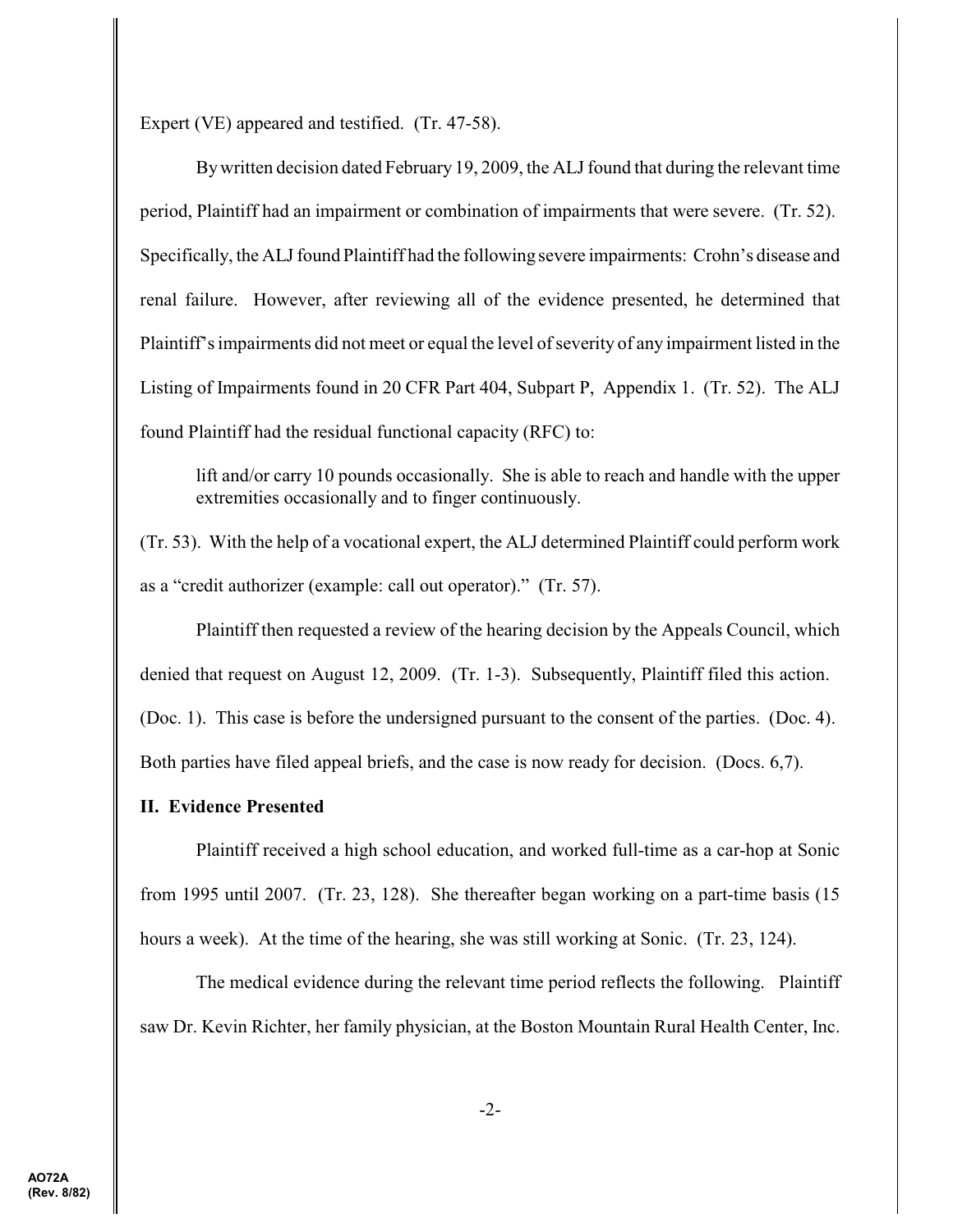(BMRHC) on March 15, 2007, complaining of nausea, vomiting, diarrhea, painful urination, urinaryfrequency, fever with abdominal pain and cramping, and lightheadedness. (Tr. 195). Dr. Richter assessed Plaintiff with a urinary tract infection and Crohn's disease. (Tr. 195). On March 17, 2007, blood tests taken from Medical Laboratories of Arkansas led Dr. Richter to direct Plaintiff to go to the Emergency Room "asap today" with a diagnosis of "Acute Renal Failure." (Tr. 203). Plaintiff was admitted to Washington Regional Medical Center on March 17, 2007, where she was seen by numerous physicians, who assessed Plaintiff with various conditions: acute renal failure secondary to dehydration; history of urinary tract infection; abdominal pain; respiratory distress; anemia; history of Crohn's disease; hypertension; low level positive troponin,<sup>1</sup> possibly secondary to acute renal failure; pyelonephritis;<sup>2</sup> and mild congestive heart failure, probably secondary to increased fluids. (Tr. 247, 251, 339). The discharge diagnosis on March 21, 2007 was: post infectious glomerulonephritis;<sup>3</sup> acute renal failure, resolved; shortness of breath; and hypertension. (Tr. 242).

On July 13, 2007, a Physical RFC Assessment was completed by a non-examining consultant, Dr. Ronald Crow. (Tr. 183-190). His primary diagnosis was "ARF Secondary to PSGN, resolved," and his secondary diagnosis was "Non-Ischemic cardiomyopathy D/T RF." He noted other alleged impairments of Crohn's disease and hypertension. (Tr. 183). Dr. Crow

 $3$ See footnote 2.

<sup>&</sup>lt;sup>1</sup>Troponin - A complex of globular muscle proteins of the I band that inhibits contraction by blocking the interaction of actin and myosin; when combined with Ca2+, it so modifies the position of the tropomyosin molecules that contraction takes place. Dorland's Illustrated Medical Dictionary 1998 ( $31<sup>st</sup>$  ed. 2007).

 $P$ yelonephritis - Inflammation of the kidney and renal pelvis because of bacterial infection; it begins in the interstitial tissues (interstitial nephritis) and rapidly extends to involve the tubules (tubulointerstitial nephritis), glomerul; (glomerulonephritis), and then the renal blood vessels. Id. at 1582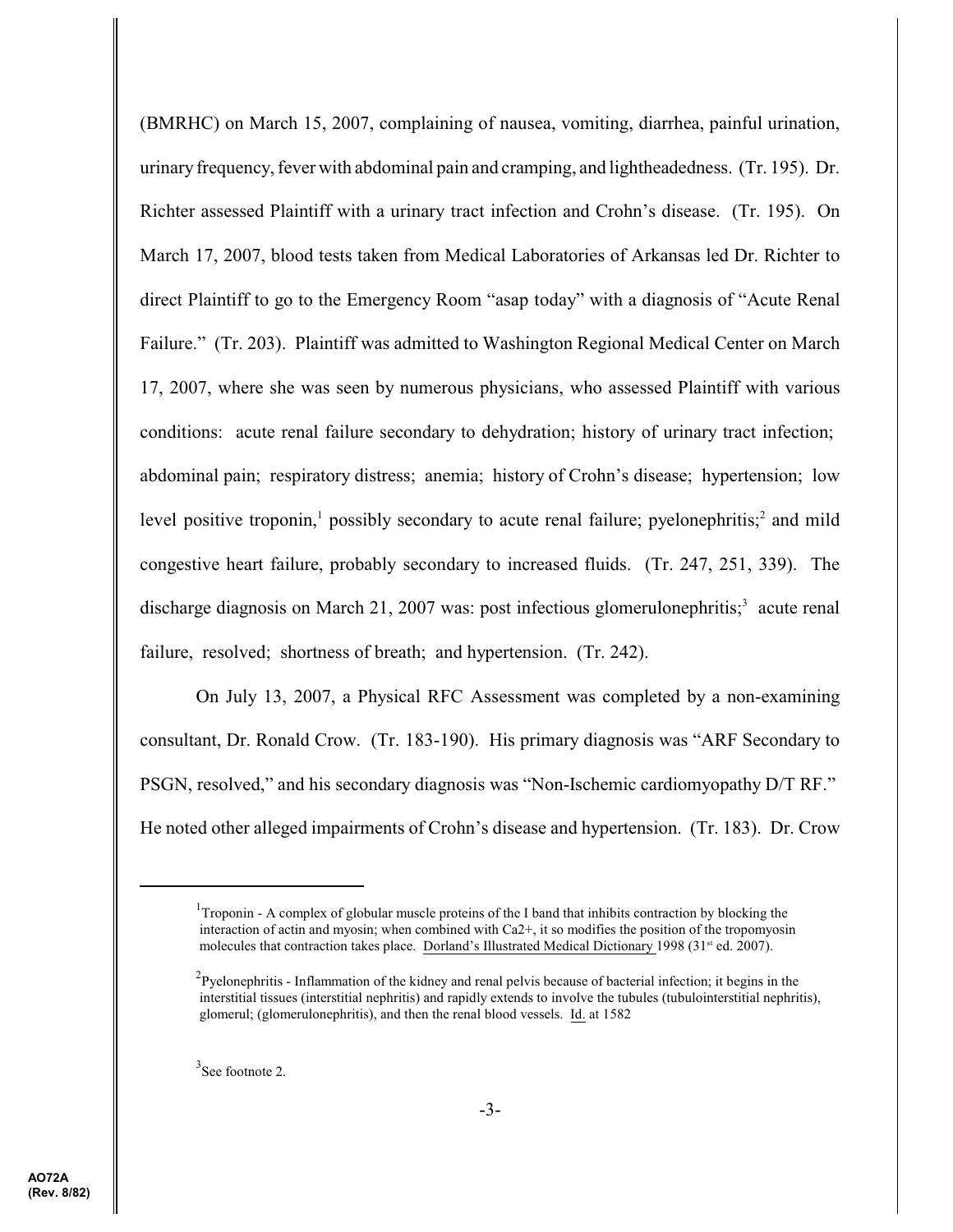found that Plaintiff could occasionally lift and/or carry 20 pounds; frequently lift and/or carry 10 pounds; stand and/or walk for a total of about 6 hours in an 8-hour workday; sit for a total of about 6 hours in an 8-hour workday; and could push and/or pull in an unlimited fashion, other than as shown for lift and/or carry. (Tr. 184). No postural, manipulative, visual, communicative or environmental limitations were established, and Dr. Crow found that the medical records supported "light RFC." (Tr. 185-190).

On August 16, 2007, Dr. David A. Churchill of Northwest Arkansas Heart & Vascular saw Plaintiff for follow-up, stating that Plaintiff's "Crohn's disease is bothering her quite a bit now as well." (Tr. 362). His impression of Plaintiff was: history of rheumatic carditis with diminished LV function and cardiomyopathy, which was somewhat resolving, and Crohn's disease. (Tr. 362).

On October 22, 2007, Dr. Richter completed a Physical Medical Source Statement, wherein he found that Plaintiff could occasionally lift up to 10 pounds and frequently lift/carry smaller objects; occasionally reach and handle; and continuously finger. (Tr. 321-322).

Plaintiff reported that the longest job she had held was as a crew leader/car-hop at Sonic from 1995 to 2007. As a car-hop, she carried orders out, took orders, made drinks, put food in sacks, made ice cream, walked a lot and cleaned. (Tr. 124). The record contains letters from the general manager and supervising partner of Sonic, which indicated that Plaintiff had always been a very reliable employee, but that over the past two to four years, after being diagnosed with Crohn's disease, her work performance suffered. (Tr. 164-165). Plaintiff reported that with Crohn's disease, she suffered from persistent diarrhea with blood, abdominal cramps and pain, fever, and fatigue, and that with congestive heart failure, she suffered from high blood pressure,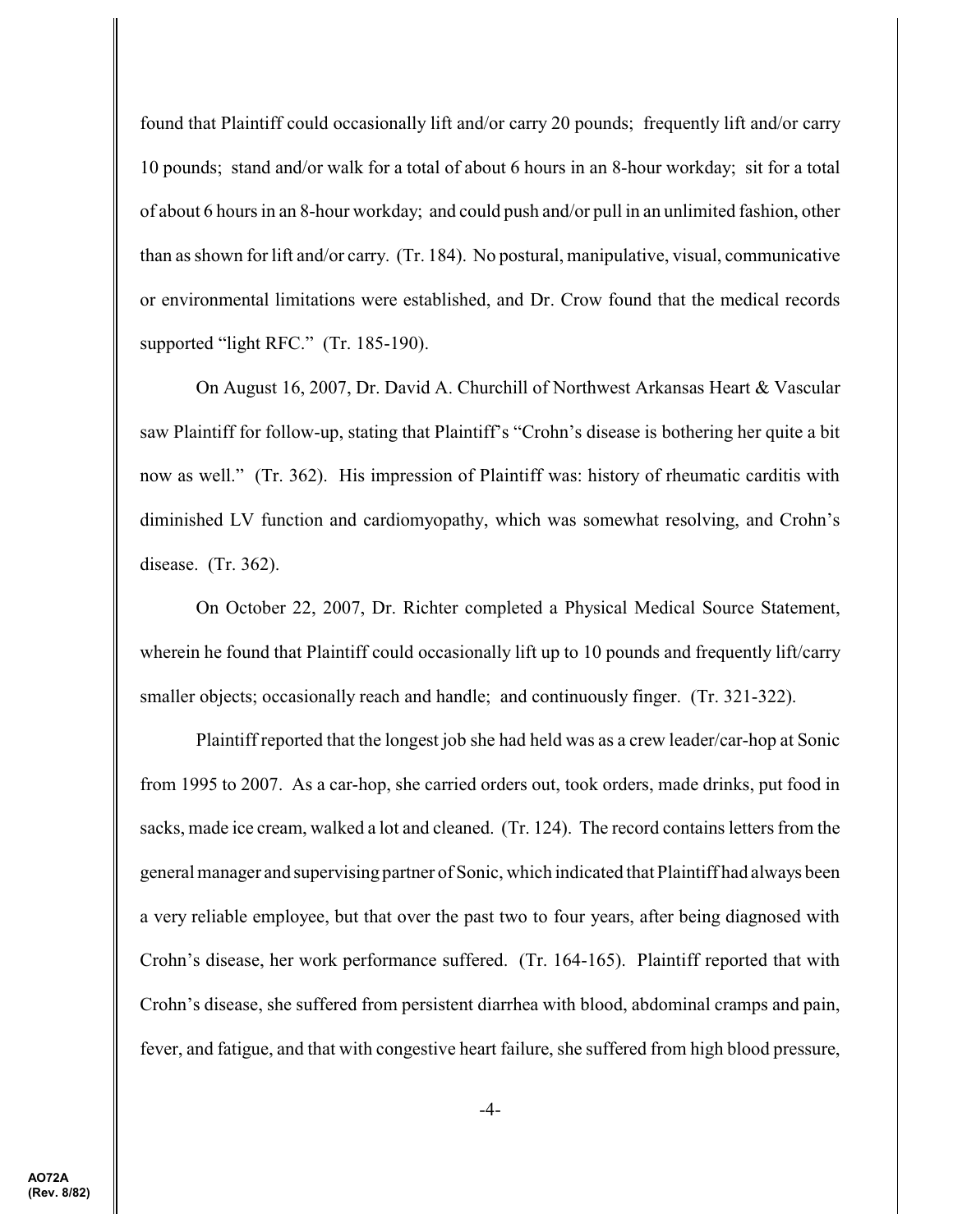fatigue, swelling, and weakness. (Tr. 130). She stated that her pain interfered with her sleep and that she had pain every day. (Tr. 130).

With respect to daily activities, on the days when she did not work, Plaintiff took her medications, ate breakfast, took a shower and cared for her daughter and husband. (Tr. 133-134). She had no problem with personal care and could drive and ride in the car to shop for groceries. She also watched television.

At the hearing, Plaintiff stated that she did not feel that she could work more than 15 hours a week because she was so fatigued and her back and stomach hurt. (Tr. 28). She stated that she had good and bad days, and on the bad days, she had several flare-ups with her Crohn's disease, which meant several bathroom trips. (Tr. 30). She stated that she had flare-ups two or three times a month, which was confirmed by her husband. (Tr. 30, 36). She also stated that she had to call in sick due to fatigue or other problems two or three times a month. (Tr. 31).

#### **III. Applicable Law**

This Court's role is to determine whether the Commissioner's findings are supported by substantial evidence on the record as a whole. Ramirez v. Barnhart, 292 F. 3d 576, 583 ( $8<sup>th</sup>$  Cir. 2002). Substantial evidence is less than a preponderance but it is enough that a reasonable mind would find it adequate to support the Commissioner's decision. The ALJ's decision must be affirmed if the record contains substantial evidence to support it. Edwards v. Barnhart, 314 F. 3d 964, 966 ( $8<sup>th</sup>$  Cir. 2003). As long as there is substantial evidence in the record that supports the Commissioner's decision, the Court may not reverse it simply because substantial evidence exists in the record that would have supported a contrary outcome, or because the Court would have decided the case differently. Haley v. Massanari, 258 F.3d 742, 747 (8<sup>th</sup> Cir. 2001). In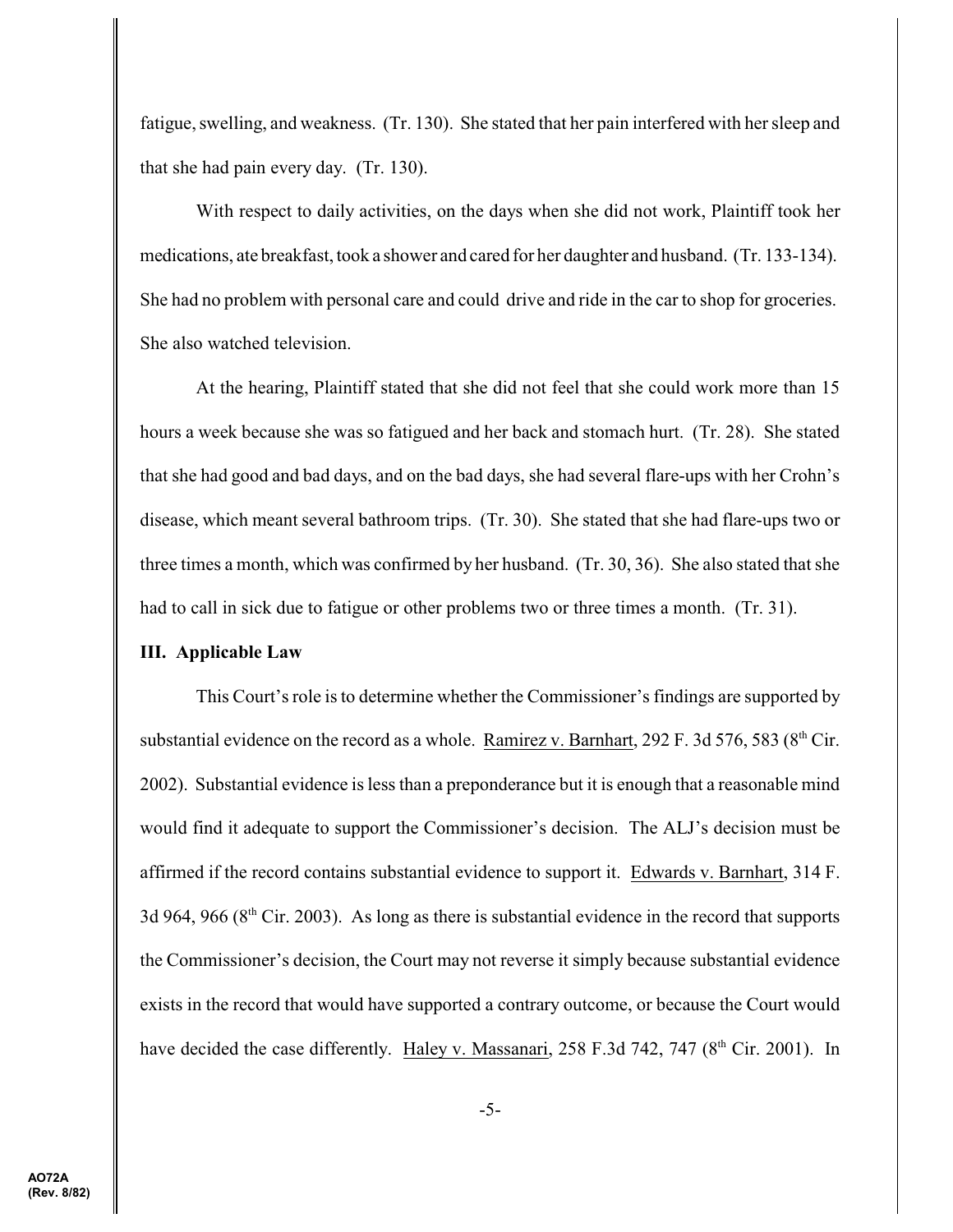other words, if after reviewing the record, it is possible to draw two inconsistent positions from the evidence and one of those positions represents the findings of the ALJ, the decision of the ALJ must be affirmed. Young v. Apfel, 221 F. 3d 1065, 1068 ( $8<sup>th</sup>$  Cir. 2000).

It is well established that a claimant for Social Security disability benefits has the burden of proving her disability by establishing a physical or mental disability that has lasted at least one year and that prevents her from engaging in any substantial gainful activity. Pearsall v. Massanari, 274 F. 3d 1211, 1217 (8<sup>th</sup> Cir. 2001); <u>see also</u> 42 U.S.C. §§423(d)(1)(A), 1382c(a)(3)(A). The Act defines "physical or mental impairment" as "an impairment that results from anatomical, physiological, or psychological abnormalities which are demonstrable by medically acceptable clinical and laboratory diagnostic techniques." 42 U.S.C. §§423(d)(3), 1382(3)(D). A Plaintiff must show that her disability, not simply her impairment, has lasted for at least twelve consecutive months.

The Commissioner's regulations require him to apply a five-step sequential evaluation process to each claim for disability benefits: (1) whether the claimant had engaged in substantial gainful activity since filing her claim; (2) whether the claimant had a severe physical and/or mental impairment or combination of impairments; (3) whether the impairment(s) met or equaled an impairment in the listings; (4) whether the impairment(s) prevented the claimant from doing past relevant work; and (5) whether the claimant was able to perform other work in the national economy given her age, education, and experience. See 20 C.F.R. §416.920. Only if the final stage is reached does the fact finder consider the Plaintiff's age, education, and work experience in light of her residual functional capacity (RFC). See McCoy v. Schwieker, 683 F.2d 1138, 1141-42 ( $8<sup>th</sup>$  Cir. 1982); 20 C.F.R. §416.920.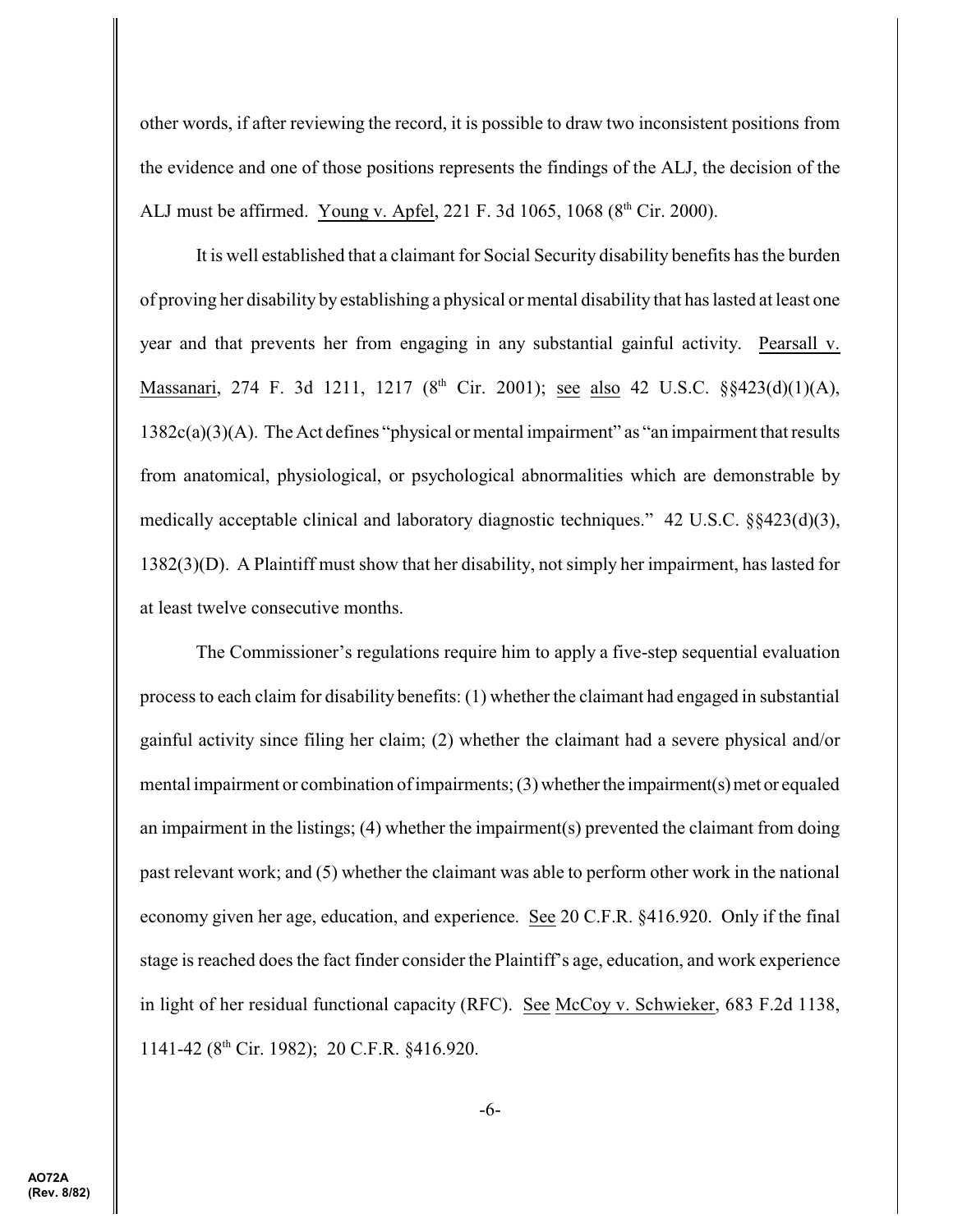### **IV. Discussion**

Of particular concern to the undersigned is the fact that the ALJ discredited Plaintiff's statements that she had flare-ups two or three times a month with her Crohn's disease, which was confirmed by her husband. There is nothing in the record to contradict such statements. Even though the medical records indicate that Plaintiff last saw her family physician, Dr. Richter, in October of 2007, she testified at the hearing that she had seen him in 2008. Plaintiff's attorney also stated that he could confirm that Plaintiff was still continuing treatment with Dr. Richter. However, it does not appear that any further medical records were provided to the ALJ to that effect. The ALJ stated that on April 24, 2007, Dr. John Hey noted that Plaintiff's occasional Crohn's flare-ups responded to Asacol. However, the ALJ failed to mention that on August 16, 2007, Dr. Churchill stated that Plaintiff's Crohn's disease was bothering her quite a bit.

An ALJ's determination concerning a claimant's residual functional capacity must be supported bymedical evidence that addresses the claimant's abilityto function in the workplace. Lewis v. Barnhart, 353 F.3d 642, 646 ( $8<sup>th</sup>$  Cir. 2003). The Court finds it appropriate in this case to remand this matter to the ALJ in order for him to obtain a Physical RFC Assessment from Dr. Richter, and to ask Dr. Richter to address how often Plaintiff might be required to miss work and take restroom breaks in conjunction with her Crohn's disease. In the event the ALJ is unable to obtain this from Dr. Richter, he should obtain a Physical RFC Assessment, with supporting relevant information as suggested herein, from an examining physician. With this evidence, the ALJ should then re-evaluate Plaintiff's RFC.

#### **V. Conclusion**

Accordingly, the Court concludes that the ALJ's decision is not supported by substantial